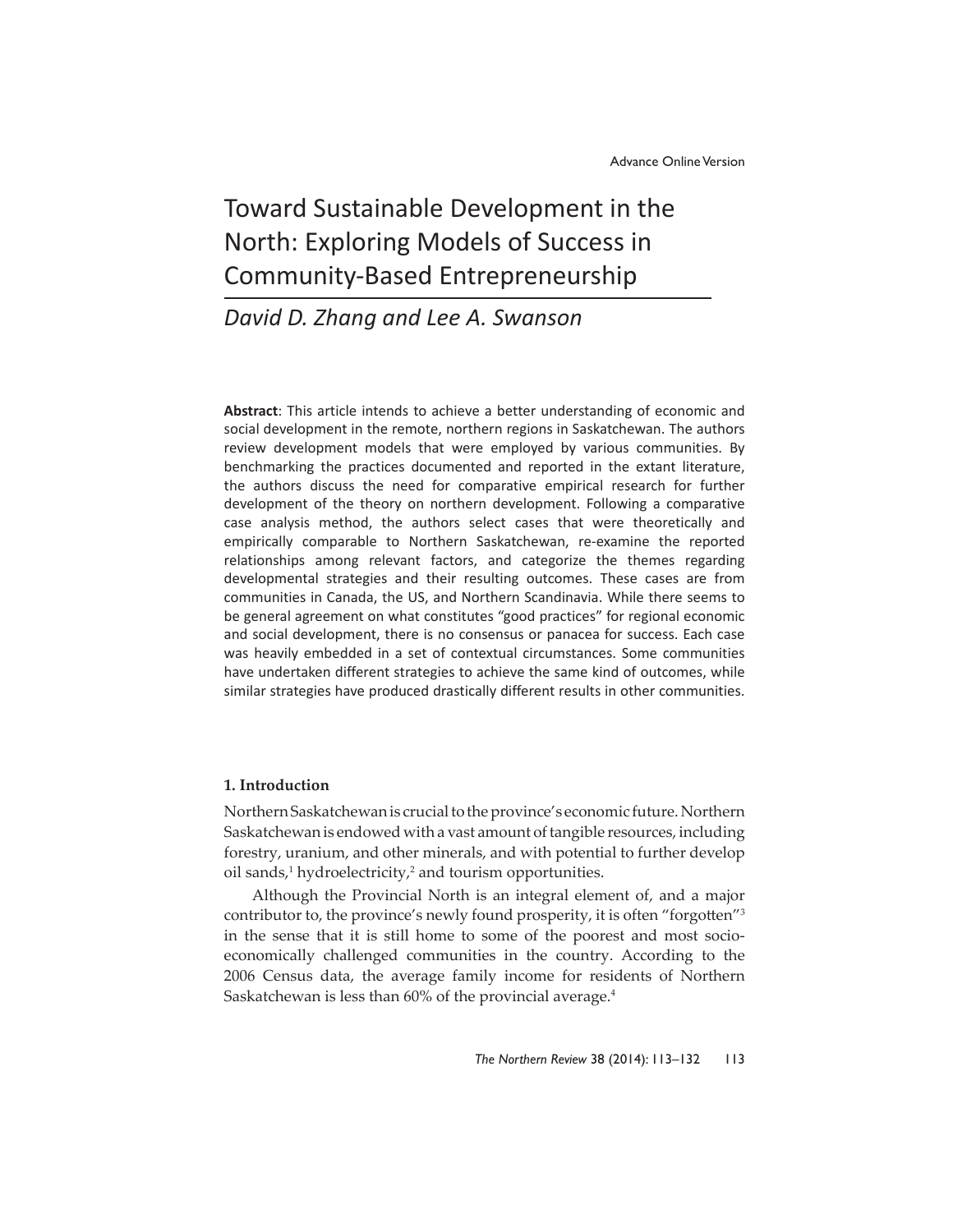Historically, the province has given some consideration to the development of its North. The establishment of the Enterprise Region Program in 2009, for example, was designed in part to help local businesses and regions change and become more entrepreneurial and competitive, as well as to foster innovation and success in the new global economy.<sup>5</sup> This northern focus by the province has not been sustained, however. The 2012 Saskatchewan Provincial Budget cut the funding to such programs, leaving many northern communities at an uncertain crossroads yet again.

On the one hand, Northern Saskatchewan is now in a dramatically improved economic position thanks to increased exploration and mining activities along with the potential for development in the oil sands and other resources.<sup>6</sup> On the other hand, many of the northern communities have not been able to fully participate in the development activities, or enjoy the benefits of the boom. Under the combined influence of the uncertainty of continued government support for the northern region, the ever-increasing global demand and market value for northern resources, the transitions in emerging governance structures for northern Aboriginal communities, and rapidly changing regional economic and social dynamics, Northern Saskatchewan communities must be proactive and become engaged participants of social and economic development of their home region. This requires comprehensive economic development and governance strategies driven by a strong desire for economic prosperity and supported by sound evidence-based decision making.

Successful and sustainable regional economic and social development models can provide valuable lessons for Northern Saskatchewan. This article benchmarks the practices that have been documented and reported in the extant literature.

# **2. Sustainable Northern Development Must Engage Aboriginal People**

One of the key features that characterize Northern Saskatchewan is that it is home to many Aboriginal peoples, including First Nations, Métis, and others. In the Boreal West and Athabasca Northern Enterprise regions, for example, over 90 percent of the population is of Aboriginal descent (see table 1). Over three-quarters of the population in the Churchill River Northern Enterprise Region are Aboriginal. Together, these three Northern Enterprise regions cover approximately half of the geographic area in Saskatchewan.

With that in mind, one cannot talk about northern development in Saskatchewan without addressing the issue of Aboriginal entrepreneurship, which occurs when Aboriginal people create, manage, and develop new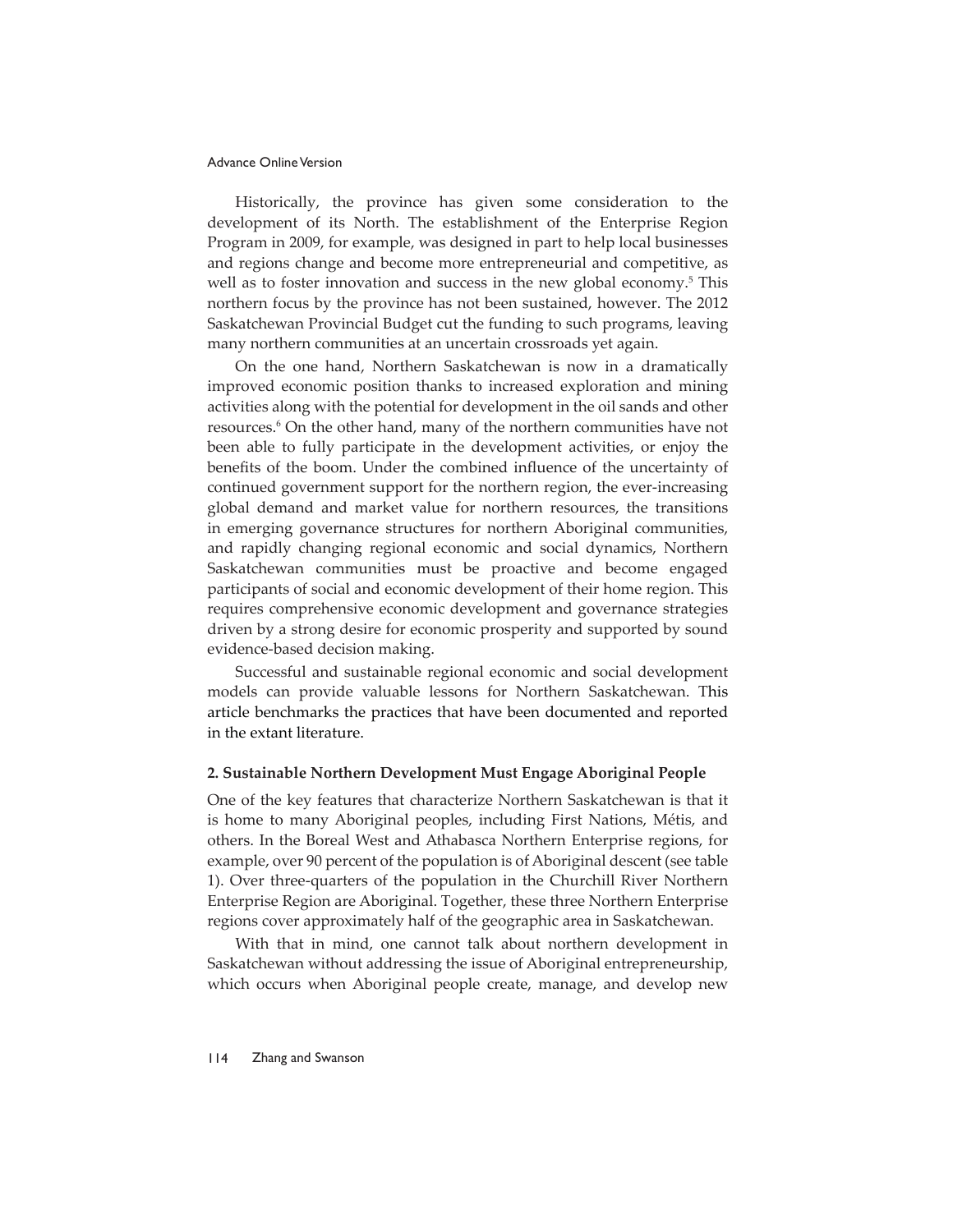ventures benefiting Aboriginal people.<sup>7</sup> Aboriginal entrepreneurship can also be conceptualized as a special case of social entrepreneurship $^8$  because Aboriginal enterprises typically create employment to benefit community members and create wealth to fund health, education, housing, and other social concerns of the community. Aboriginal entrepreneurship is distinct from mainstream entrepreneurship because it places important emphasis on community,<sup>9</sup> and is seen as a component of *sustainable* development.<sup>10</sup> Accordingly, a sustainable successful northern development strategy must engage Aboriginal entrepreneurship in a meaningful way.

|                              | Saskatchewan | <b>Boreal West</b><br>Northern ER | Churchill River<br>Northern ER | Athabasca<br>Basin<br>Northern ER |
|------------------------------|--------------|-----------------------------------|--------------------------------|-----------------------------------|
| <b>Total Population</b>      | 953,850      | 11,359                            | 17,080                         | 3,492                             |
| Non-Aboriginal               | 811,960      | 668                               | 3,916                          | 216                               |
| Aboriginal                   |              |                                   |                                |                                   |
| <b>First Nations</b>         | 91,400       | 4,864                             | 11,360                         | 3,086                             |
| Métis                        | 48,115       | 5,508                             | 1,693                          | 140                               |
| Inuit, other, or<br>multiple | 2,375        | 319                               | 112                            | 49                                |
| <b>Total Aboriginal</b>      | 141,890      | 10,691                            | 13,164                         | 3,275                             |
| Percentage<br>Aboriginal     | 14.88%       | 94.12%                            | 77.07%                         | 93.78%                            |

# Table 1: Aboriginal Peoples in Northern Enterprise Regions<sup>11</sup>

#### **3. Sustainable Northern Development as an Evolving Topic**

The extant research on the topic of sustainable northern development includes a collection of studies with diverse approaches and perspectives, many of which have mainly focused on a specific sub-topic or geographic region. Many Canadian researchers have made significant contributions to the development of the theory of Aboriginal entrepreneurship.12

Researchers in the United Sates have undertaken one of the most ambitious large-scale research programs on Aboriginal entrepreneurship, known as the Harvard Project on American Indian Economic Development (the Harvard Project), which has produced many books, $13$  case studies, $14$ and journal articles.<sup>15</sup> The findings and recommendations drawn from the Harvard Project have influenced the development of northern and Aboriginal entrepreneurship in Saskatchewan. This does not mean, however, that the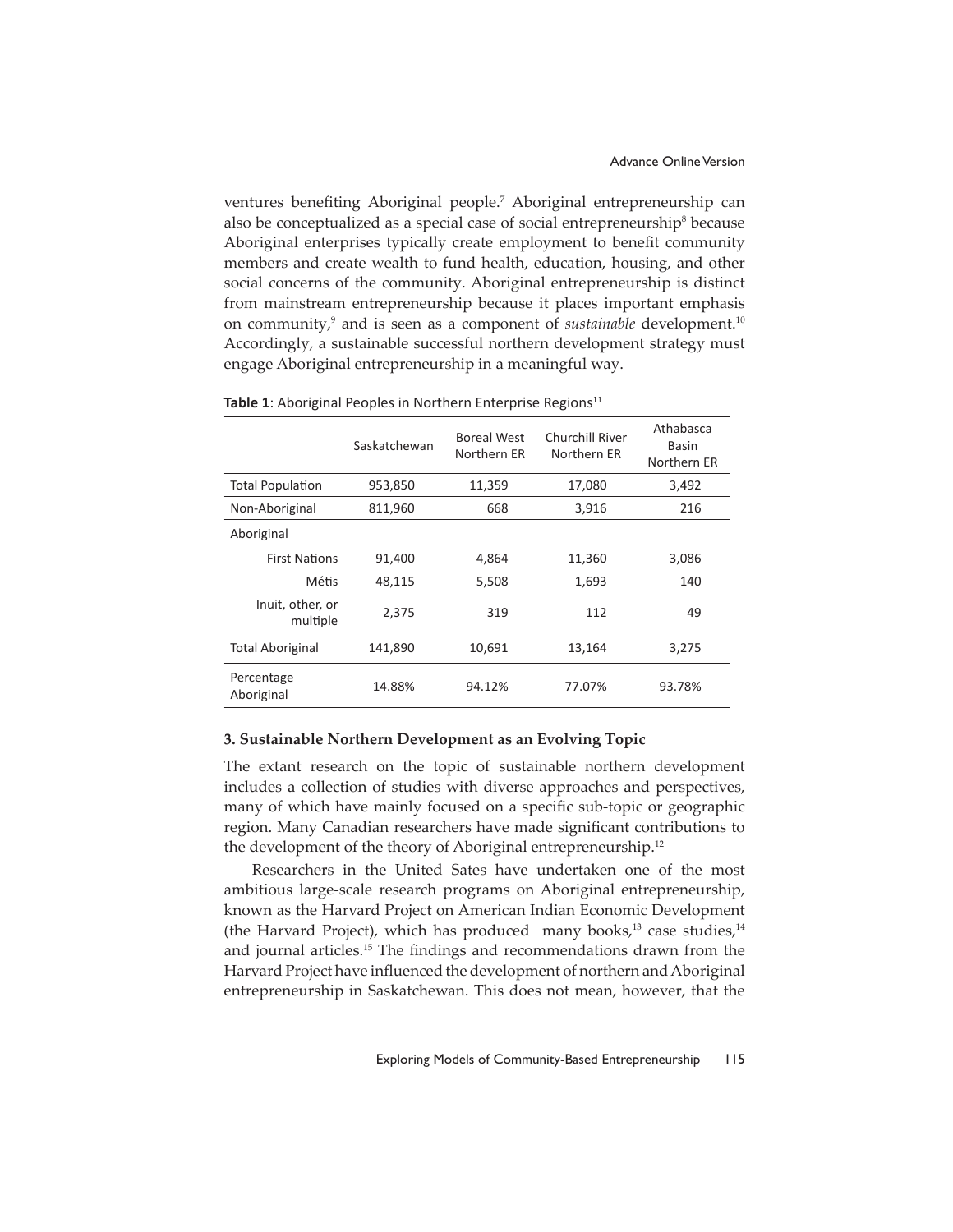Harvard Project is the only model that can lead to successful outcomes. Each community must deal with its own unique set of contextual circumstances in order to achieve their own success.

Scandinavian researchers have noted the delicate balance between the Aboriginal entrepreneurship of the Sámi people in Northern Scandinavia, and the regional economic development of the northern communities that consist of both Aboriginal and non-Aboriginal peoples.

Few studies, however, have contrasted the economic and social development models employed by various communities, taking into consideration both the similarities and dissimilarities of their contextual circumstances, in order to build an integrative and multifaceted theory. Regional development in rural and Aboriginal communities can be considered a complex process of modernization with a history of dependency.16 Sustainable northern development is not just about an economic process; it also involves location, politics, identity, culture, and history.17 As the cases from Canada and around the world will demonstrate, modernization, dependency, and regulation are not mutually exclusive topics in northern development. Rather, they are interconnected. Each community has its own unique story and experience, shaped by not only its idiosyncratic history or resource endowment, but also steered by the strategies they employ.

# **4. Sustainable Development Models that are Comparable to Northern Saskatchewan**

The comparable case method adopts the logic of hypothesis testing, and selects cases to maximize the variance of the independent variables while keeping the variance of control variables to a minimum.18 As such, the casebased comparative method is not merely observation of a random collection of cases. Instead, it requires that the possible relationships among key variables have a theoretical base and be falsifi able. Researchers should select cases that have similar backgrounds so that the influences from spurious control variables are kept to a minimum.

The comparative case study method has become widely used in social sciences as this method can provide deeper insights than other methods.<sup>19</sup> In the context of studying the social impact assessment in northern communities, for example, Asselin and Parkins<sup>20</sup> set a good example of utilizing this method. Essentially, they selected two similar small remote communities, each with a large Aboriginal population, and with similar characteristics and with similar projects taking place. The logic was that, everything else being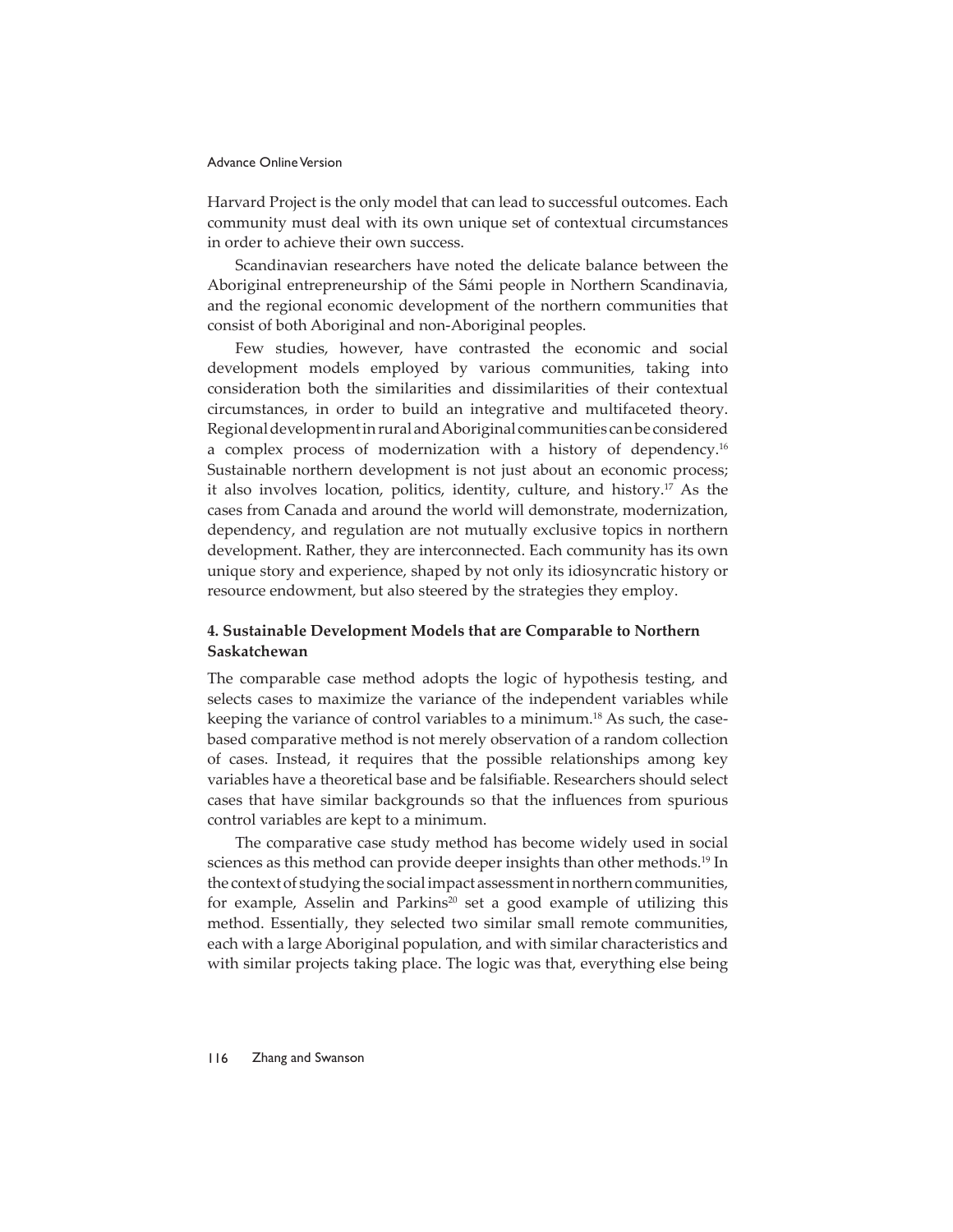equal, if a certain set of outcomes is produced as the results of the project in one community, similar outcomes should be expected in the other.

Similarly, in order for the Northern Saskatchewan communities to establish sustainable long-term regional community economic and social development, they should learn from the successful economic and social development strategies that produced desirable outcomes elsewhere. Accordingly, we studied the successful models that have been tried and tested by communities characterized as Canadian, Aboriginal, and northern.

Because it is difficult to find cases that meet all three criteria, we opt to select three clusters of comparable cases; each cluster meets one of the three characteristics. The first cluster includes several cases of Aboriginal community development in Canada. The experiences of Canadian Aboriginal communities are useful to compare because these communities are Aboriginal-based and share similar legal and regulatory frameworks with many Northern Saskatchewan communities. The second cluster includes cases of American Indians in the United States as reported in studies produced by the Harvard Project. These cases were selected because they are well-known and influential around the world. The drawbacks of these cases are that some of the successful Aboriginal communities are much closer to major metropolitan centers and are located in less harsh climates than Northern Saskatchewan communities. Consequently, when applying the US success models to Northern Saskatchewan, the logistic and climate factors need to be considered and properly accounted for. The third cluster includes communities in Northern Scandinavia. Like the communities in Northern Saskatchewan, these Northern Scandinavian communities are located in the northern part of those countries, sparsely populated, strongly entrenched in their own Aboriginal heritage, and usually endowed with rich resources waiting to be developed.

# *4.1 Lessons from Canadian Experiences*

Canadian researchers have made significant contributions to the knowledge of Aboriginal entrepreneurship. For example, Dana, Dana, and Anderson<sup>21</sup> argued that entrepreneurship in northern Aboriginal communities is different from entrepreneurship in the traditional sense. Aboriginal economic development is often community-based and the contextual characteristics of the community assert strong influences on how the community-based Aboriginal entrepreneurship takes place.<sup>22</sup>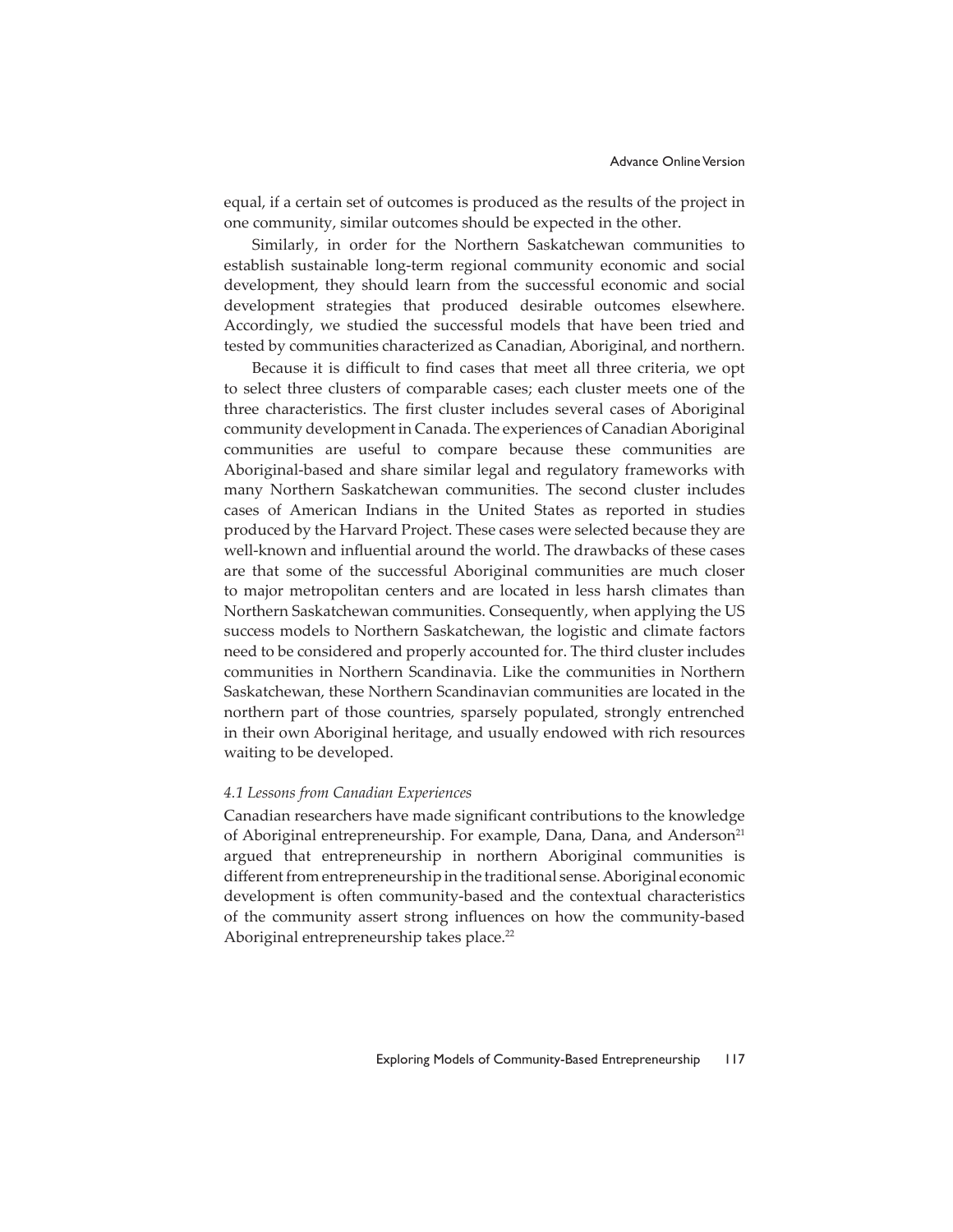**Osoyoos Indian Band** is located in southern British Columbia, only a few kilometres from the Canada–US border, with 350 of its 451 members living on the reserve. The band has over 32,000 acres of reserve land, with significant and beautiful lake frontage on the Osoyoos and Tuc-el-Nuit lakes. According to Williams's 2009 report,<sup>23</sup> the uniqueness of Osoyoos's success story is that the chief and band council took the opportunity provided by their land designation and developed and operated First Nations owned businesses on behalf of the community. The chief and the council are the board of directors for the Osoyoos Indian Band Development Corporation, with the chief as the CEO. The Band Development Corporation, in turn, have hired individuals based on their skills and experience, regardless of their band membership, to take on the positions of chief operating officer and chief financial officer. Most, if not all, existing and potential projects the band undertakes are measured and evaluated by predetermined minimum internal rates of return. Through partnership with the government and industry players, the Osoyoos Indian Band has been able to generate sustainable revenue streams and access to financial resources based on a strong credit rating. A substantial part of the band's revenue also comes from land leased for commercial and residential usage. Today, Osoyoos has become a booming business hub for the region, with wineries, resorts, a golf course, and a heritage centre.

**Westbank First Nation** is also located in the south-central interior of British Columbia, about 120 kilometres north of Osoyoos, on the west bank of Okanagan Lake, near Kelowna. Westbank has 5,342 acres of land and 652 members, with 65% of its members living on reserve. Unlike Osoyoos, as noted in the Williams report, Westbank focused on developing their economy through support for local entrepreneurs and the development of their individual enterprises. Following the original land designation and residential subdivision in 1972, Westbank, under the leadership of its chief and council, actively pursued partnership opportunities in a wide variety of areas including business and land development, forestry, and mining. Westbank's economic approach has been to develop a stable and desirable business environment on reserve that encourages member entrepreneurs and attracts external investors and businesses. One of the key economic development activities Westbank undertook was controversial. It involved issuing certificates of possession to land holders, which almost legitimized private ownership of properties on reserve. This, in turn, allowed the band members to receive income from land leases to developers. As a result, Westbank has established a lively business community, with both First Nation business owners and non-First Nation developers and investors.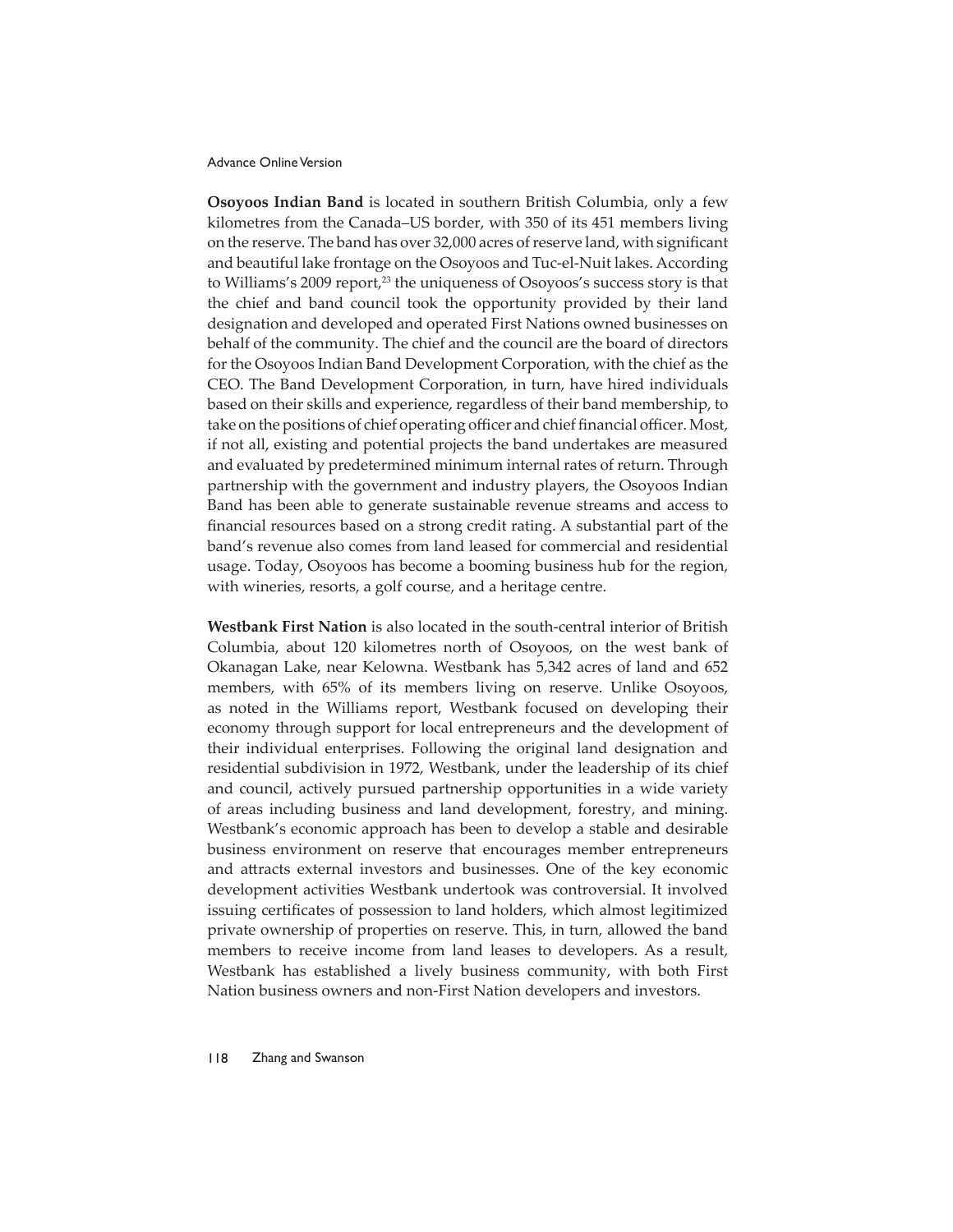**Iqaluit** is the capital city of the territory of Nunavut, and is located on Baffin Island. Nunavut is the least populous, but largest in area of the provinces and territories of Canada. It is also one of the most remote and sparsely settled regions in the world. Originally established as an airbase for the US Army in 1942, Iqaluit eventually become the capital city of Nunavut following the signing of the Nunavut Land Claims Agreement in 1993 and the official creation of Nunavut in 1999. Iqaluit received its city status in 2001. According to the 2011 Census, Iqaluit has 6,699 residents; about 60% are Inuit. The Inuit are recognized by the Canadian government as Aboriginal people in Canada. Many of their communities have been occupied for over a thousand years. With Iqaluit organized and managed as a city rather than an Aboriginal reserve, the Inuit are presumed to work and live, and conduct their businesses, just like people who live in other municipalities. Alarmingly, Dana et al. found that companies in Iqaluit are disproportionately owned by non-Aboriginal people.24 Many of the local companies are owned by former employees of larger firms. They came from other part of Canada, settled in Iqaluit for employment, and eventually became entrepreneurs to start their own businesses. The Inuit, in contrast, are often engaged in informal and subsistence self-employment, such as hunting caribou, polar bears, and seals for food and for pelts. The Inuit model of entrepreneurship is considerably different from the typical mainstream entrepreneurship, which focuses on profit and growth. The Inuit are more likely to identify with the land, and share their resources with family, friends, and other members of the community. As Dana et al. have reported, young Inuit people often express that they feel caught between two worlds, not knowing whether they should maintain their traditional values and cultures, or fully participate in the modern economy through mainstream entrepreneurship. This concern is shared by many members of the Northern Saskatchewan communities.

**The Diavik Diamond Mine** is located near Lac de Gras, approximately 300 kilometres northeast of Yellowknife in the Northwest Territories, about 220 kilometres south of the Arctic Circle. Missens, Dana, and Anderson have reported that five neighbouring Aboriginal groups—the Tlicho Government (formerly Dogrib Treaty 11 Council), Yellowknives Dene First Nation, Lutsel K'e Dene First Nation, the North Slave Métis Alliance, and the Kitikmeot Inuit Association—have entered into partnership agreements with the Diavik Mine, individually and collectively.<sup>25</sup> These partnership agreements address joint control of training, employment, and business opportunities. For the Aboriginal communities in the region, the mining operation brought about many jobs and business opportunities. Diavik's procurement priorities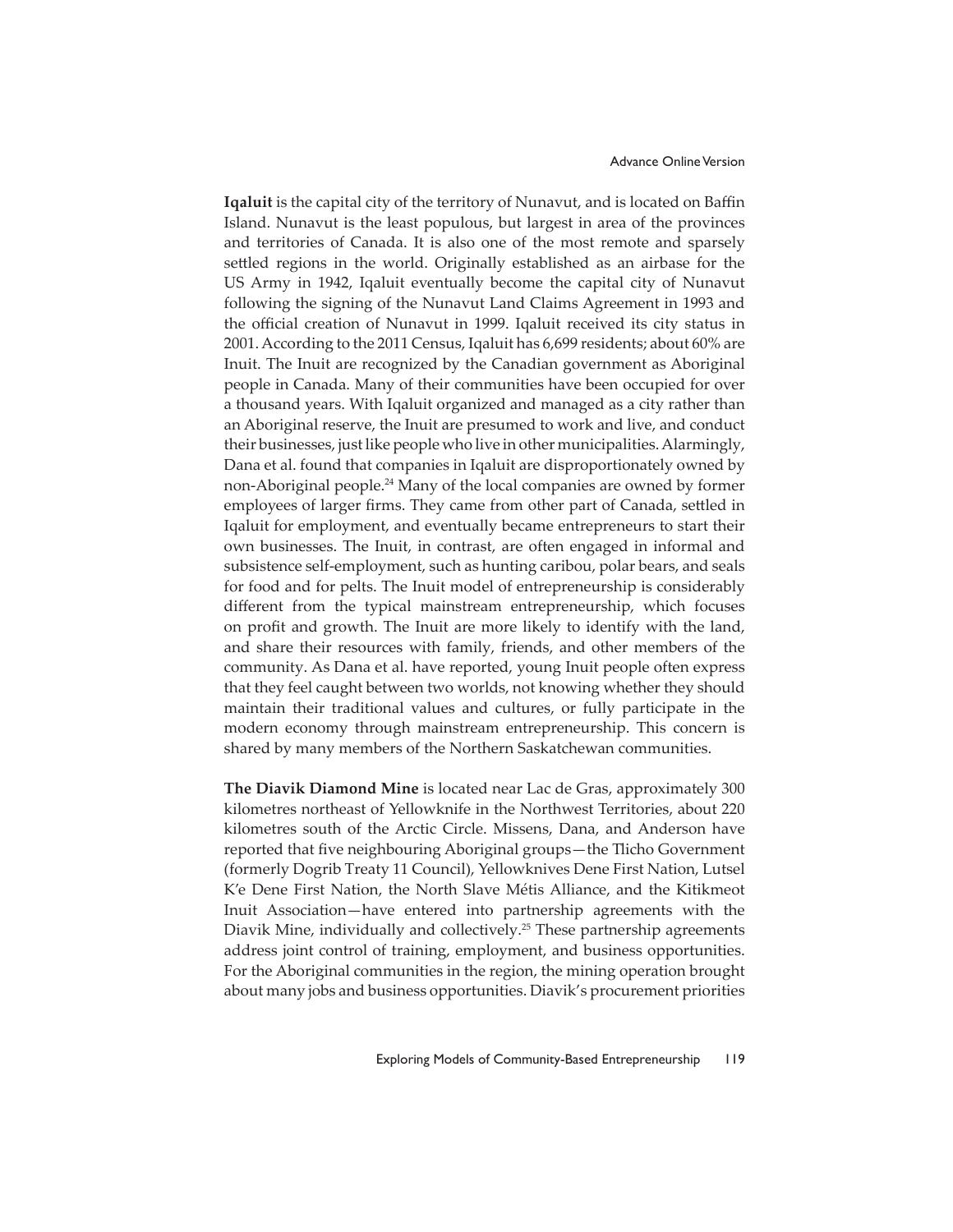give first consideration to Aboriginal enterprises and northern businesses; it committed a target of 38% of spending during the construction phase and 32% of spending during the operation phase to go to northern businesses.26 As of 2003, northern businesses provided over \$900 million worth of contract jobs for the mine. Roughly two-thirds of these went to Aboriginal enterprises.<sup>27</sup> As of 2004, northern residents made up over 70% of Diavik's workforce, about half of them Aboriginal.<sup>28</sup> Aboriginal and northern businesses supply approximately 70% of the goods and services the mine operation requires. Diavik's success story shows that a good mining strategy is to think beyond just the extraction of natural resources. It makes good business sense to be a good corporate citizen and support local communities and their enterprises. With the right mix of partnership agreements and outside investors, initiatives such as a mining operation can be a catalyst to bring about opportunities and prosperity to the local Aboriginal communities.

Based on these reported Canadian experiences in regional and community development and Aboriginal entrepreneurship, it is clear that the communities in question must take an active and, perhaps, a leadership role. The involvement at the community level, with a well-planned, coordinated, and persistent long-term strategy, has produced enviable success in Osoyoos, Westbank, and in the Diavik region. If the local government chooses to leave economic development entirely to the market forces, as it seems is the case in Iqaluit, it might be difficult to harness the kind of synergy and coordination necessary to ensure the success of Aboriginal entrepreneurship and equitable participation in economic development. Secondly, partnerships between Aboriginal communities and non-Aboriginal enterprises are key factors for success as indicated by the experience shared among these three more successful cases. Thirdly, there is no one-size-fits-all approach to Aboriginal community development. The contrast between the strategies employed by Osoyoos and Westbank indicates that community involvement and community leadership can be expressed in different ways. The Osoyoos achieved their success by conducting Aboriginal entrepreneurship collectively. As the Westbank experience indicates, communities can achieve economic prosperity and social equity by coordinating activities and businesses carried out by individuals. Finally, external investment by mining and other companies can be a catalyst for change. Historically, some of the northern communities have looked at mining operations with suspicion. The story of Diavik suggests that it is possible to find a win-win solution through partnership and collaboration.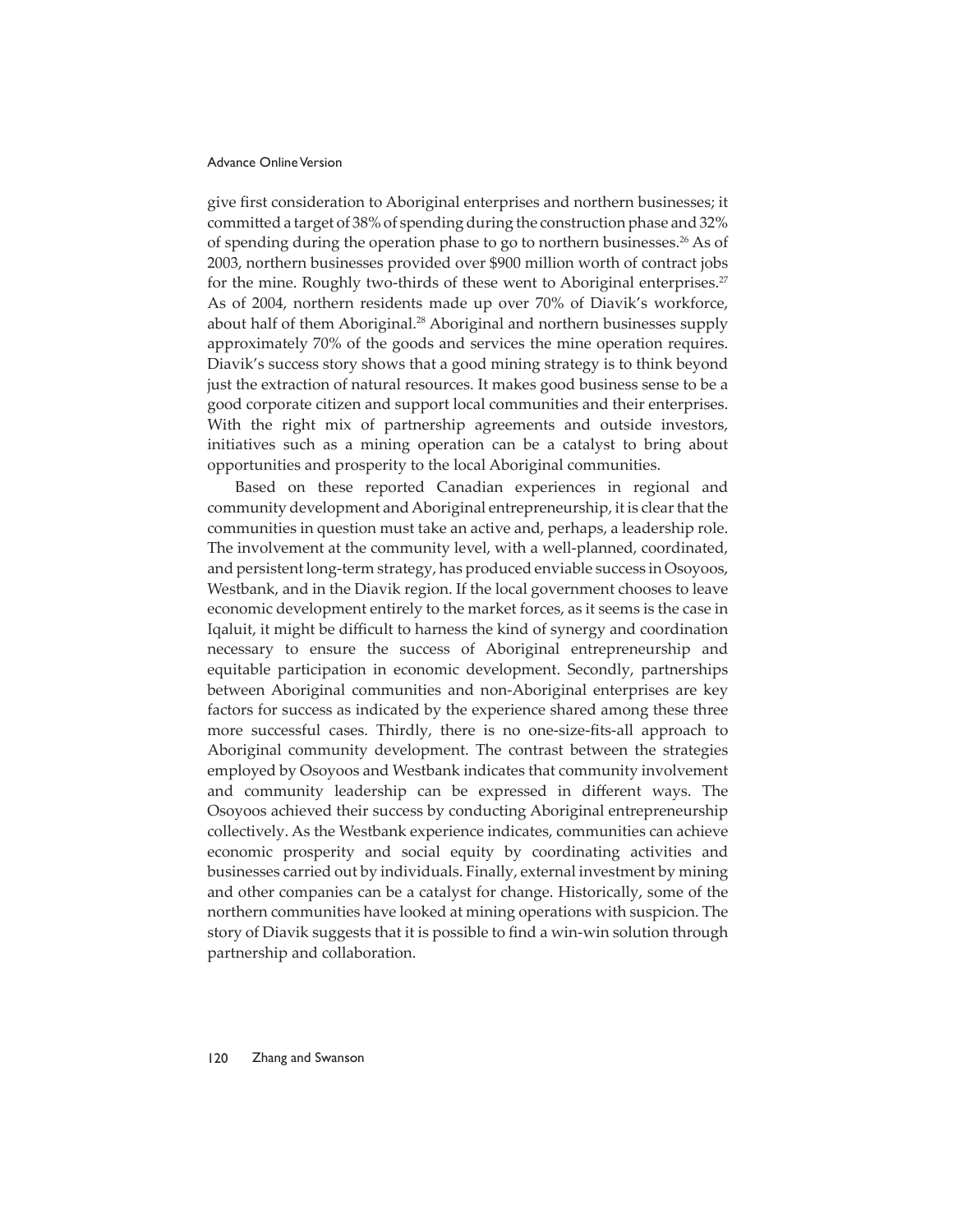# *4.2 Lessons from American Experiences*

The Harvard Project aims to understand and foster the conditions under which sustained, self-determined social and economic development is achieved among American Indian nations. At the heart of the Harvard Project is the systematic, comparative study of social and economic development on American Indian reservations as to what works, where, and why. Since its inception in 1987, the Harvard Project has conducted hundreds of research and consulting projects, and has been very influential in the domain of Aboriginal entrepreneurship and economic development. Echoing the lessons learned in the Canadian experience, the Harvard Project found that when the Aboriginal communities make their own decisions about what development approaches to take, they consistently out-perform communities for whom decisions are made externally. Leadership embedded within the community coupled with culturally grounded institutions is a key success factor for political self-determination and economic independence.29 Some of the most informative insights from the Harvard Project are that resource endowment alone is not enough to guarantee economic prosperity, and governance plays a more direct and prominent role in transforming resources to prosperity.<sup>30</sup> The following cases reported in the Harvard Project document some of the spectacular stories of success and failure.

**The Crow (Apsaalooke) Nation** is located in south-central Montana and has a population of approximately 10,000 people. With a reservation of 2.5 million acres of land, the Crow is one of the largest owners of coal resources in the world. The Crow reservation also contains extensive timber, range, agricultural, water, and mineral resources. Despite its tribal wealth, with a total asset value of  $$27$  billion, $31$  and a relatively well-educated population (52% of the community members have high school or better education), according to Cornell and Kalt,<sup>32</sup> 78% of the Crow labour force were reportedly unemployed; social pathologies such as alcoholism, crime, and ill health are present in the extreme. The only significant income from economic activity within the tribe's lands consisted of a non-Indian coal mine that paid royalties to the tribe; land lease payments from local ranchers (at lease rates typically equal to less than one-third of market value); and a modest stream of stumpage receipts from below-market timber sales. Because of a poor management infrastructure with no separation of power between politics and business management, the annual earnings on the \$27 billion of tribal assets amounted to an estimated annual rate of return of 0.01%.<sup>33</sup>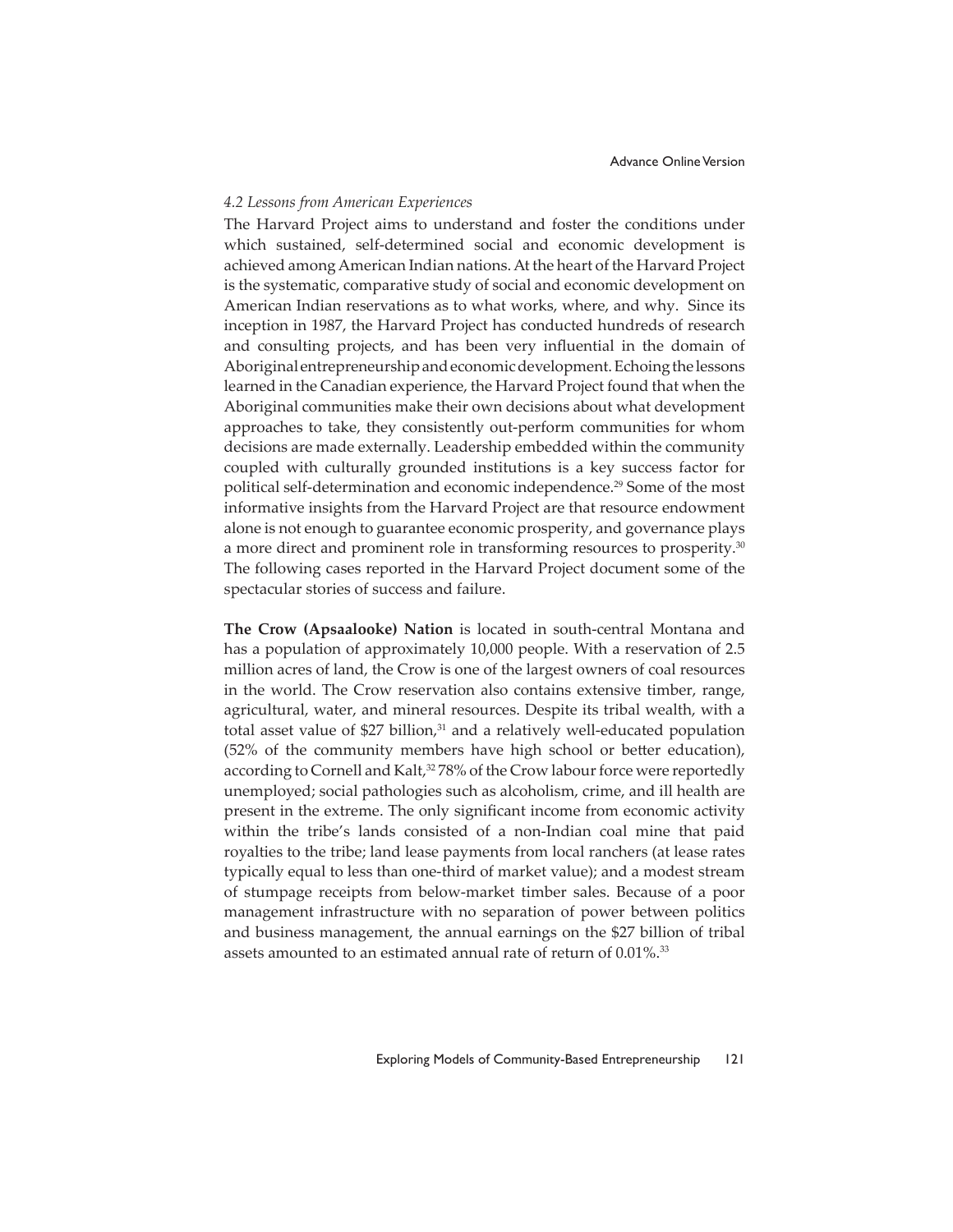**The Mississippi Band of Choctaw Indians** is located in East Central Mississippi. Despite its lack of natural resources, the Mississippi Choctaw reservation was the development "tiger" of Indian country. With virtually full employment, the Choctaw provided approximately 6,000 jobs to the residents of the surrounding communities, according to a 1999 report by the University of Southern Mississippi.34 This same report also showed that the Choctaw had a diversified portfolio and business ventures, including plastics manufacturing, automobile subassembly, greeting cards, shopping centre, electronics manufacturing, printing and direct mail, construction, golf resort, late-arriving casino, and so on. Together, these businesses generated 12,000 jobs and more than \$170 million in annual wages. Its own public sector, including schools, law enforcement, social services, health services, and public utilities not only provided excellent services to its own residents, but also employed hundreds of professionals and other workers from the surrounding area. Amid the booming economy and rising standards of living, the rate of Choctaw language use in everyday life is high and rising, as the Tribe invests in its cultural heritage.

**The Pine Ridge (Oglala Sioux) Indian Reservation** covers approximately 2.8 million acres of reservation land in southern South Dakota. With an on-reserve population of approximately 20,000, its primary reservation economic activity is agriculture. Tribal members operated about half of the Indian-owned agricultural property, generating approximately \$3.5 million in annual revenue. The other half of the Indian-owned agricultural property was leased to non-Indians, who were able to generate approximately \$6.5 million annually. The Tribe entered a joint venture in a meat packing plant to employ forty tribal members, which failed within eighteen months amid charges of mismanagement and embezzlement.<sup>35</sup> According to Cornell and Kalt's 1990 article,<sup>36</sup> the Pine Ridge Reservation covered one of the poorest census tracts in the United States, with per capita income equal to only about one-fourth of the national average, and 73% unemployment.

**The White Mountain Apache Tribe** has approximately 10,000 people, occupying 1.6 million acres of forest and rangeland in east-central Arizona. Approximately 750,000 acres of the Tribe's Fort Apache Reservation is prime logging country, and another 400,000 acres is high quality rangeland. The White Mountain Apaches operated nine tribally owned enterprises, including a major ski resort with seven lifts and \$9 million per year in revenues; a sawmill with \$30 million per year in revenues; a reservation forest that yielded \$7 million in net logging royalties per year; pay-per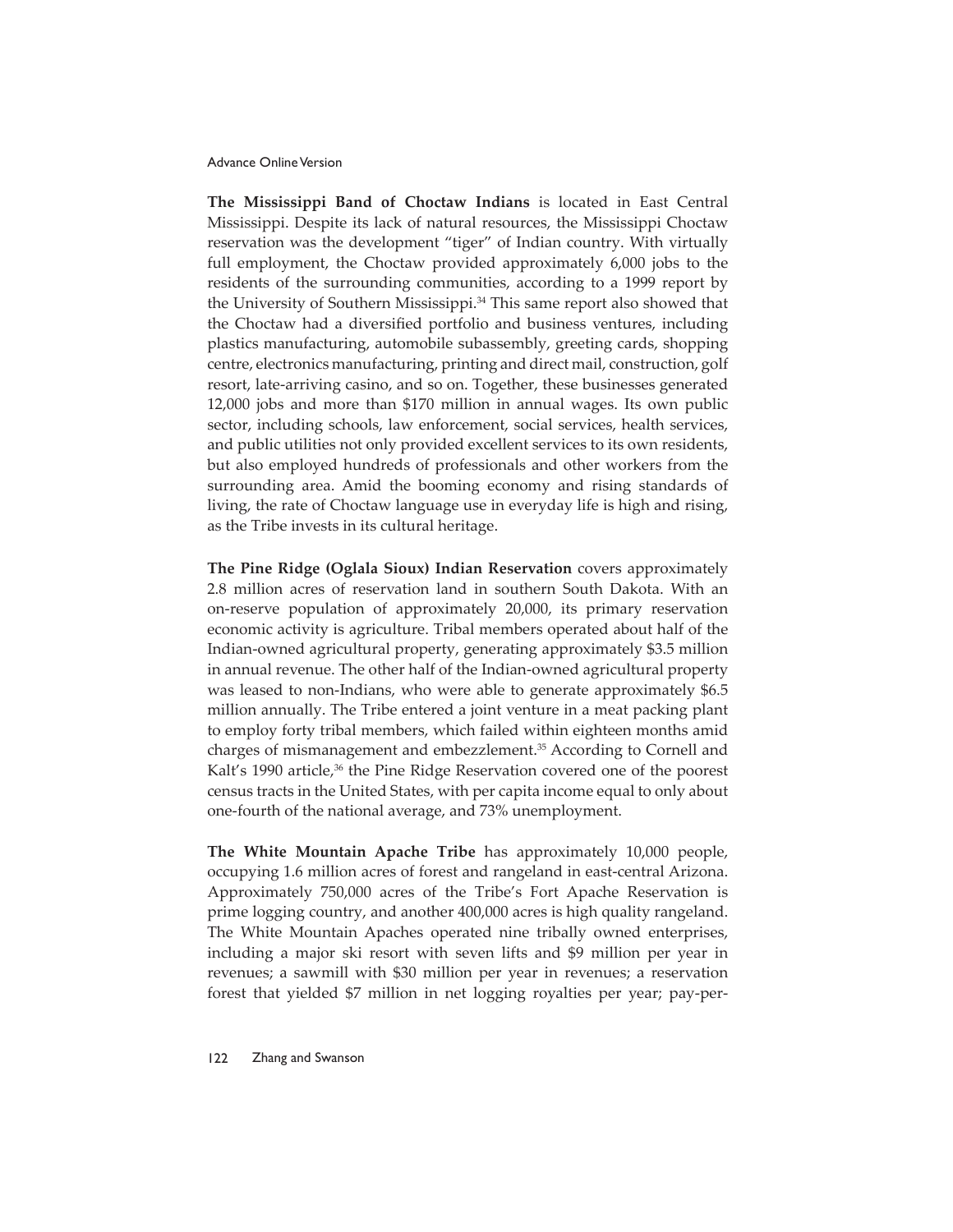visit wilderness hunting and fishing that produced annual revenues of approximately \$1.5 million; and a small gaming casino and associated motel. Unemployment among the White Mountain Apaches was approximately 11%, compared with a national average for reservation Indians of 45%.37 The Tribe's economy is the central driving force in the region, supporting tourism-based non-Indian communities and making the Tribe a recognized and increasingly respected polity.

The contrasting stories of the success of resource-poor Choctaw and the failure of resource-rich Crow are interesting because they accentuate an ongoing debate in mainstream organization management theory. The resource-based view of the firm (RBV) posits that each organization is endowed with a finite amount of resources. Some of these resources are rare, valuable, and difficult for competitors to copy, and therefore provide the firm with opportunities to gain sustainable competitive advantages. $38$ It is reasonable to expect that many Northern Saskatchewan communities have the strong potential to become economically prosperous because they are blessed with rich resources, including gold, diamonds, uranium, forestry, and oil sands.39 It is alarming, though, to witness the unsuccessful experience of some of the resource-rich communities. Penrose<sup>40</sup> maintains that human capital, including skills, experiences, and leadership, is a key resource endowment. Ketchen et al.<sup>41</sup> propose that the RBV should be extended to include strategies, which mediate the relationship between resource endowment and firm performance. The Harvard Project's findings empirically support the importance of such mediating bridges. In other words, without the right people and right strategies, resources alone cannot guarantee prosperity.

Another important lesson learned from the cases documented in the Harvard Project is the separation of politics from the day-to-day operation of the businesses and development programs. This is easier said than done, however. The Pine Ridge Sioux faced the dilemma between maintaining the financial bottom line of its joint venture in meat packing plant, and maintaining the band's objective of providing employment for its members. The lesson is that without a healthy financial bottom line, a community enterprise is unable to perform its intended social services in a sustainable fashion. This notion of separating politics from business has far reaching implications. Osoyoos, for example, decided to measure and evaluate every project by a predetermined minimum internal rate of financial return.<sup>42</sup>

From a different perspective, Anderson et al. argued that Aboriginal entrepreneurship should be considered as a special case of social entrepreneurship.<sup>43</sup> As social entrepreneurship, these Aboriginal enterprises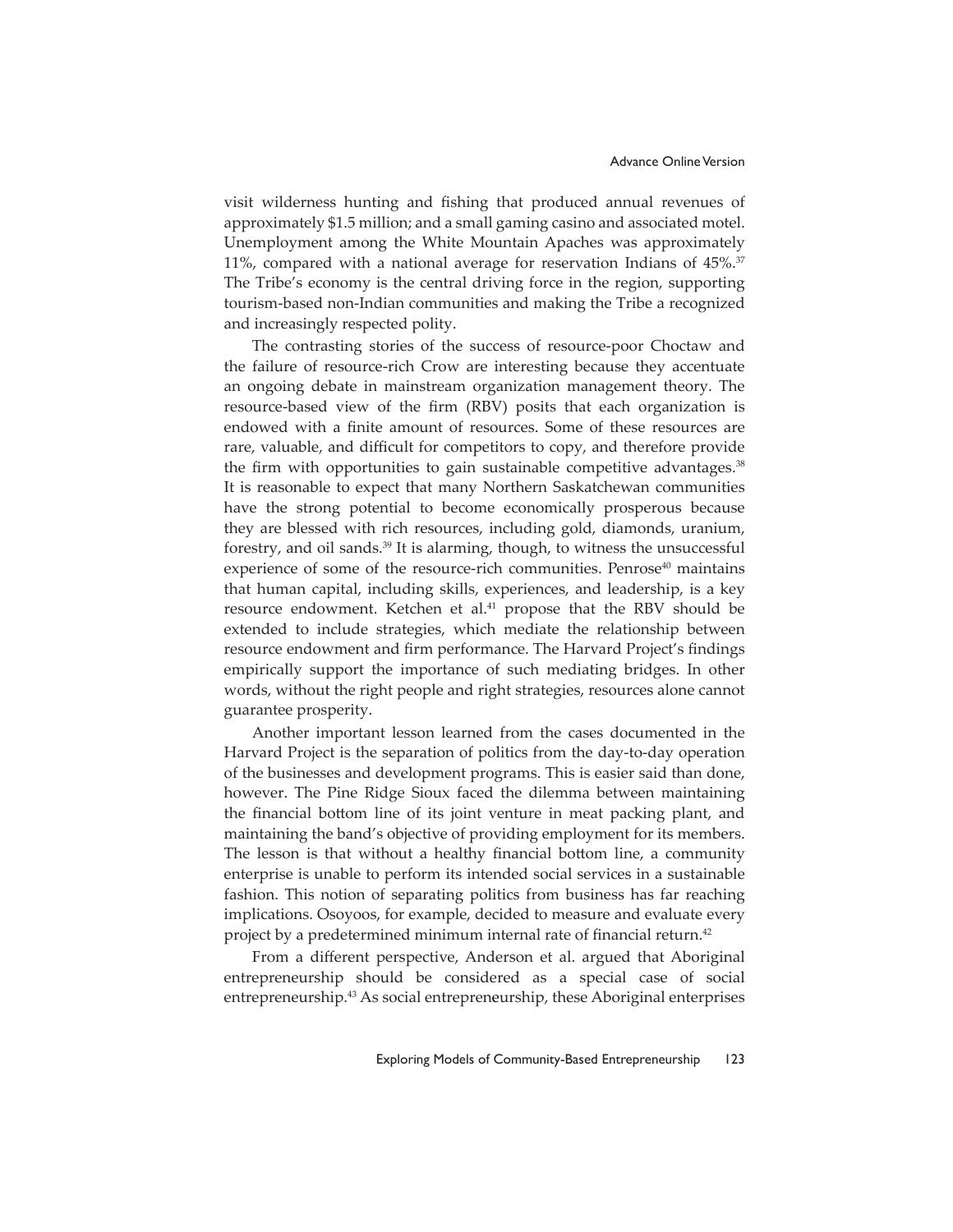fulfill multiple purposes. They not only create economic wealth, but also provide jobs, and fund health, education, housing, and other social concerns in the community. A reasonable question is whether Aboriginal enterprises should be evaluated primarily on their economic merit and secondarily on the social outcomes they generate.

#### *4.3 Lessons from Scandinavian Experiences*

Scandinavian researchers have extensively studied northern entrepreneurship and economic development. The Norwegians have been investing short-term resource revenues to ensure a long-term financial base, which should in turn ensure public services for their North in terms of education, health and culture, and economic infrastructure. Northern Scandinavia, including some of the Far North regions of Norway, Sweden, and Finland, share many similarities with Northern Saskatchewan. Some of the communities across the northern regions of these Nordic countries and the Canadian provinces share many similar characteristics, including being sparsely populated, rich in mineral deposits and forestry resources, and with very cold climates. Northern Scandinavia is home to the Sami people, who are indigenous to the region, with rich cultural traditions. Their traditional ways of life include coastal fishing, fur trapping, sheep herding, and reindeer herding. The Sami people have been actively pursuing selfgovernance and participation in the development of their northern resources. The Norwegian government recognized the Sami as an Indigenous people in 1990, in accordance to the Indigenous and Tribal Peoples Convention, 1989, also known as C-169. The Swedish government, although has not adopted the C-169, recognizes the existence of the "Sami nation." Similarly, Finland recognized the Sami as a "people" in 1995.

The following are some of the stories about their effort to transition into, and find a place, in the modern economy.

**Kemi** is located in the Lapland province in northern Finland, just south of Sápmi.44 The city has a population of about 22,000, characterized by its working class and left-wing politics. The main economic activities of the town include two large paper and wood pulp mills and the only chromium mine in Europe. With traditional industry jobs rapidly disappearing, the community is trying to reinvent itself in the new economy by focusing on technology and tourism, in addition to the traditional forestry industry.45 The town hosts the annual construction of the world's biggest snow castle. While this has not been a financially profitable endeavour on its own, the town still supported the project because they saw the initiative as key to changing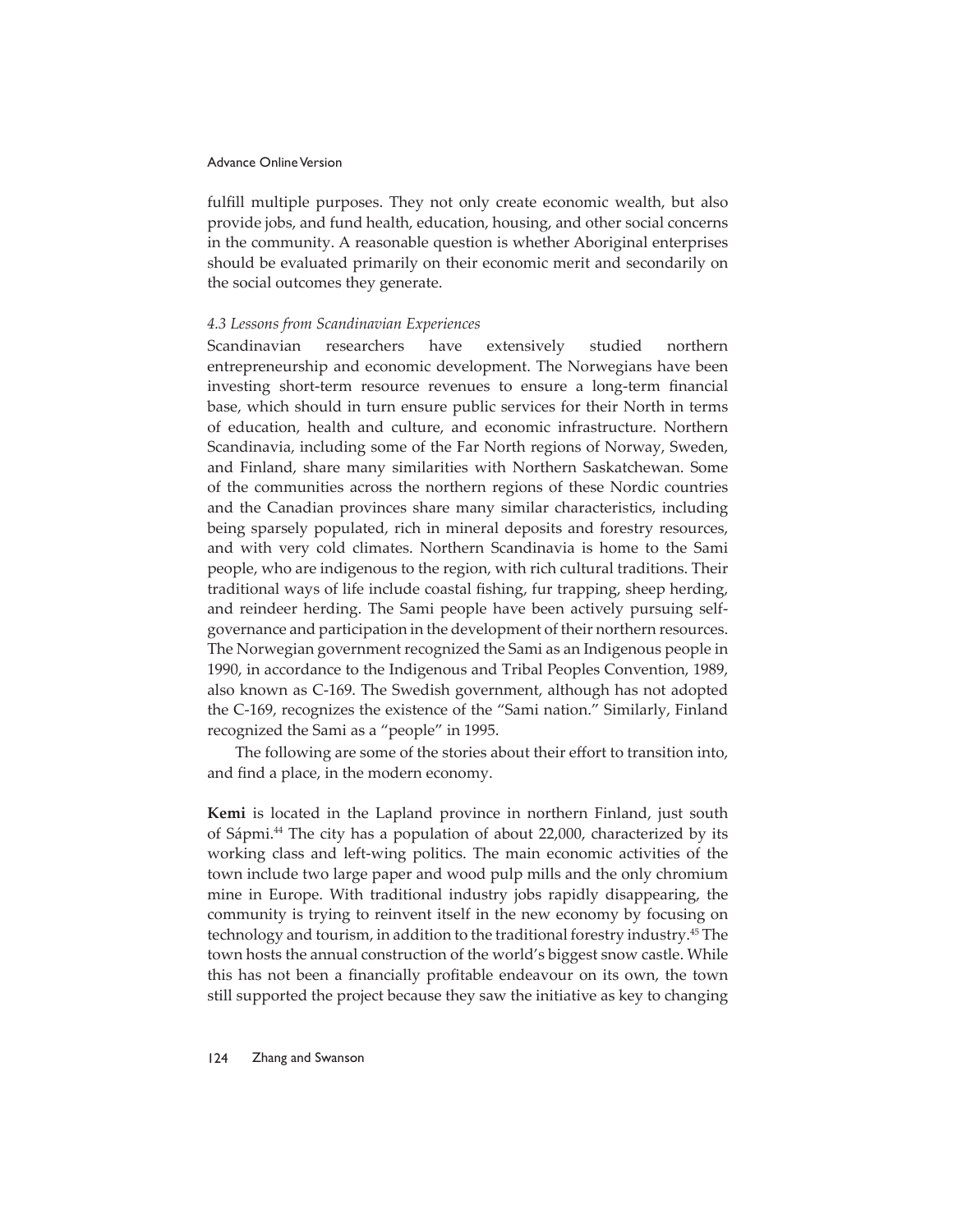the perception of the town from an old forestry centre to a community that embraces the new economy.<sup>46</sup>

**Kemijärvi***,* with a population just over 8,000, is another community located in the Finnish Lapland with beautiful forests, swamps, and lakes. However, the community has experienced significant job losses due to a failed fur industry. The town did not give up, however. Its residents engaged new actors and developed new potential themes for the town's future. Through education, creativity, and an entrepreneurial spirit, the town re-grouped around a new pulp mill and an emerging tourism business. The town attributes its success to embracing a multi-faceted business model involving the state, the market, and the third sector, as well as collaborative partnerships among these players.<sup>47</sup>

**Pajala** has a population of 6,000 people. It is located in the Swedish Sápmi on the border between Sweden and Finland. Historically, the community is associated with Sámi reindeer herding. Its forestry and mining industries have gone through ups and downs, with mostly downs in the recent decades. Seeking diversification, the community went through a cultural revival of the indigenous language. The town has now become a regional centre for handicrafts and tourism.<sup>48</sup>

**Narvik***,* population 18,380, is located inside the Arctic Circle, in northern Norway. Despite its latitude, the port of Narvik is ice-free all year around, making it a unique and important northern port city with railway connections to mines nearby. The governance of the town has transitioned from government-style planning to company-style management in recent years, and proven to be more effective and efficient than before.<sup>49</sup>

**Fjarðabyggð***,* population 4,600, is located on the east coast of Iceland. Originally a primarily fishing community, the town has transformed itself into a knowledge centre. More recently, it added an aluminum smelting factory in its repertoire. While education has changed the perceptions of the community, its risks are now tied to a volatile global industry.50

**Egilsstaðir***,* population 2,257, is also located in eastern Iceland. Its traditional reindeer business has not been very profitable in recent years. Furthermore, its textile industry is also closing down. However, the town has recreated an energetic cultural life through developments in handicrafts, an international art centre, and women participating in governance.<sup>51</sup>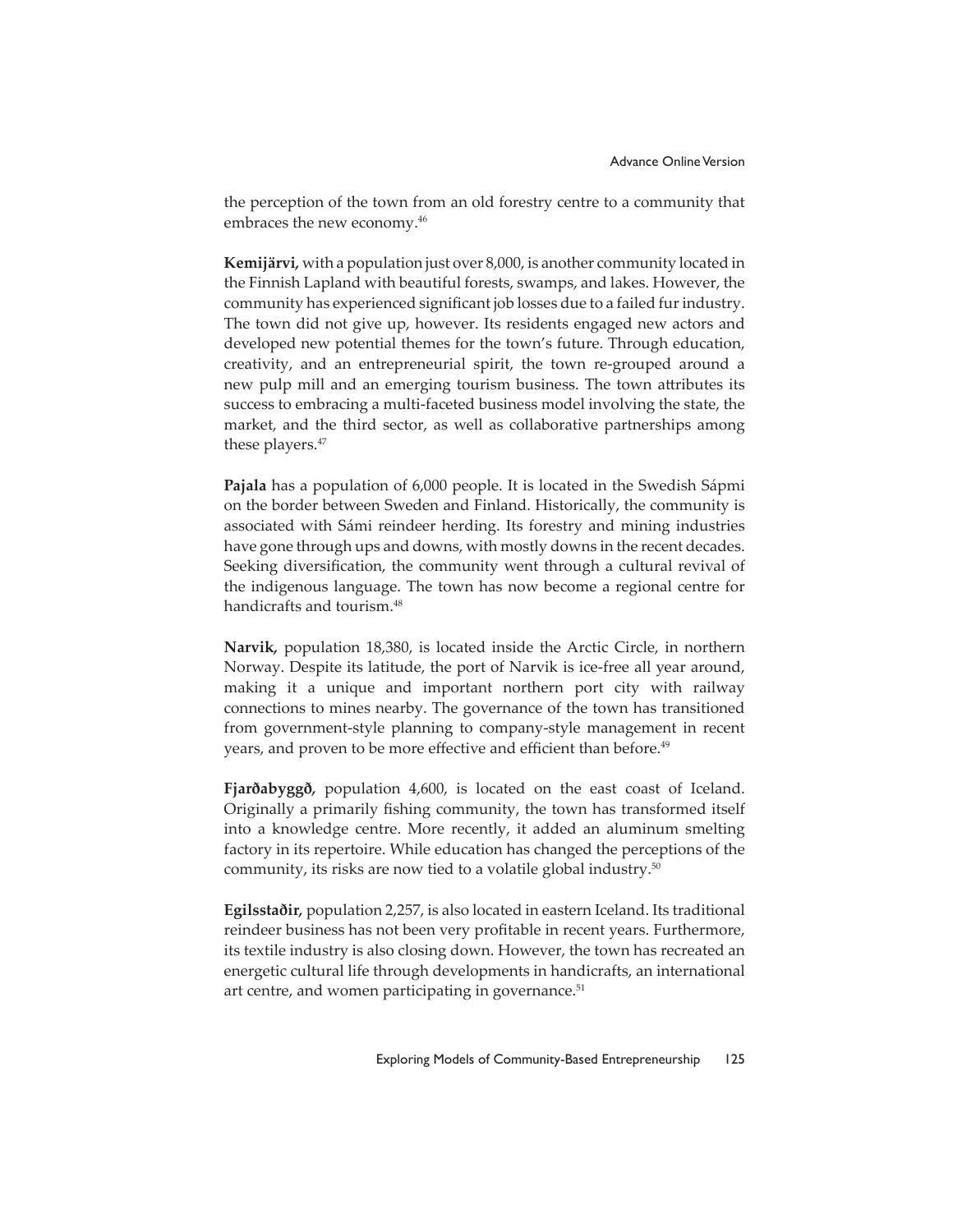To outside observers, the rich Sami cultural heritage has clearly set a unique backdrop to these Northern Scandinavia communities. Traditional ways of life are a prominent part of the local social fabric. Reindeer herding and handicraft making have played important roles in the cultural revitalization and the transition into the tourism-heavy, experiencebased new economy. For political and historical reasons, Aboriginal enterpreneurship in the region has been viewed just like entrepreneurship in the traditional sense. The notion of Sámi entrepreneurship is only emerging. At the present time, it appears that these towns are organized and managed much like other municipalities in the countries in which they are situated. Like the communities in Northern Saskatchewan, some of them are endowed with rich natural resources. Also like the communities in Northern Saskatchewan, these communities are struggling to deal with large mining corporations, whose decisions are often made in large southern cities. It does appear, however, that by employing a host of divergent regional economic and social development strategies, these Northern Scandinavia communities have by and large overcome the obstacles they are facing and reached reasonable levels of self-reliance and prosperity. A recent report<sup>52</sup> indicated that Sweden, for example, besides having a higher GDP per capita than the European Union average, also exhibited smaller regional differences. More interestingly, the northern regions of the country are showing a trend of GDP growth, compared to a modest shrinkage in the country's south.

# **5. Discussion**

This article benchmarked the best practices for economic and social development in Saskatchewan's Provincial North by using a comparative case analysis method to search for developmental and governance strategies from elsewhere that have proven to be effective, efficient, and sustainable. Northern development is a complex subject matter; the development in Northern Saskatchewan will be highly contextual to its circumstances. In searching for comparative cases that might potentially yield insights that are relevant, we identified several key characteristics that are common to the Northern Saskatchewan communities—Canadian, Northern, and Aboriginal. Instead of trying to find perfect matches to compare against the Northern Saskatchewan context, we selected three clusters of cases reported in the literature that match at least one of these characteristics.

We can learn from the Canadian cases, including Osoyoos, Westbank, Iqaluit, and Diavik, that the communities in question must take an active leadership role in community development to achieve political selfdetermination and economic independence. In addition, the communities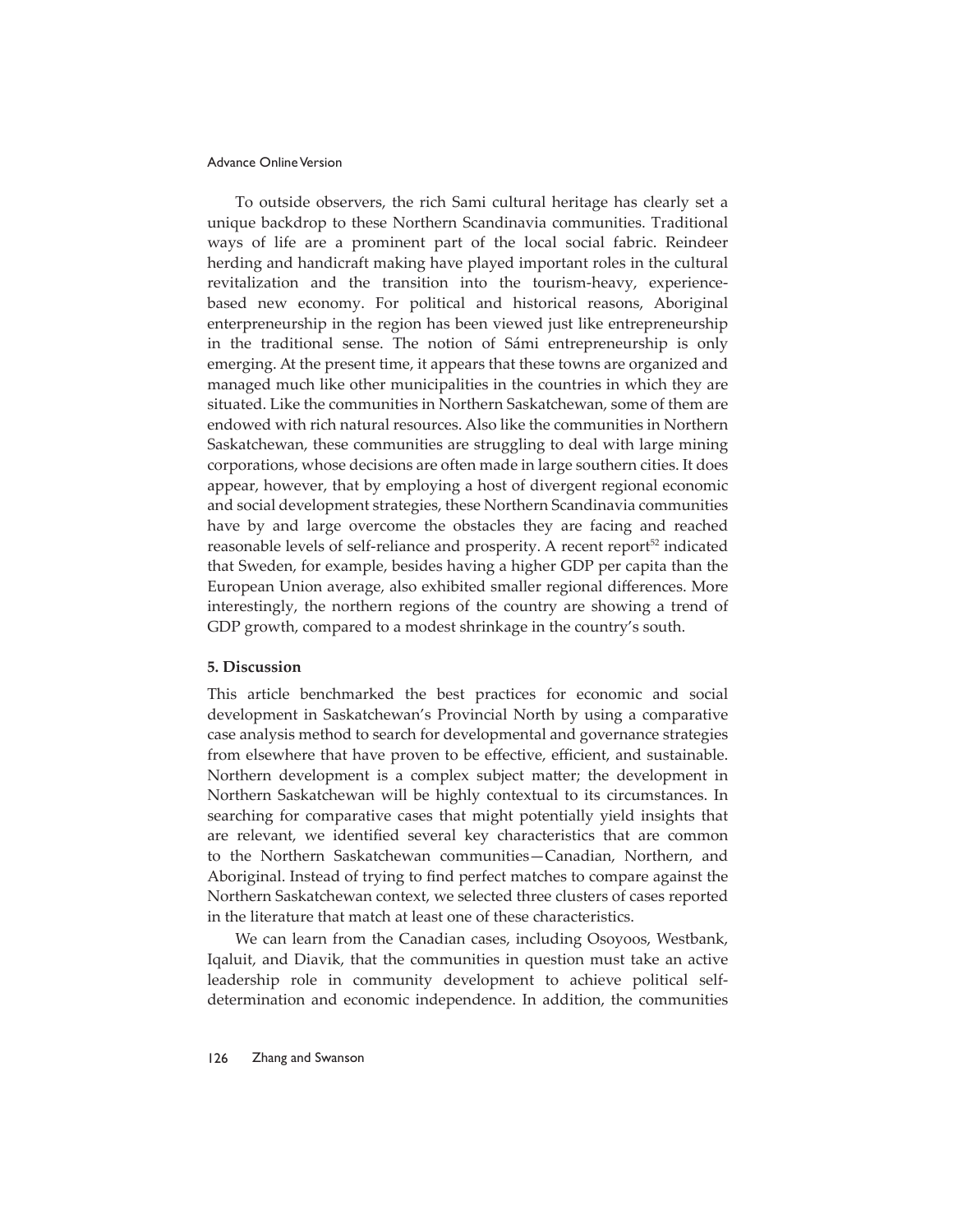must coordinate within themselves and with government and industry partners.

The American cases found in the Harvard Project are also comparable because they focus on Aboriginal peoples. From the stories of Crow in Montana, Choctaw in Mississippi, Sioux in South Dakota, and Apache in Arizona, we learned that resource endowment does not automatically guarantee prosperity. Instead, well designed and managed governance mechanisms can act as the bridge that leads to success.<sup>53</sup>

The stories of the Northern Scandinavia communities are so similar, yet so different from the stories we heard in Northern Saskatchewan. Like many Northern Saskatchewan communities, they have rich cultural heritages yet they face the threat of losing their traditional ways of life. They are endowed with vast natural resources, but the decisions on the resources are often made in the south. They fight for self-governance, but need cooperation with government and industry. What they have achieved, and more interestingly, how they achieved it, is dramatically different from the Northern Saskatchewan experience. In Northern Saskatchewan (Census Division 18, which covers, approximately, the northern half of the province), the median family income in 2005 was only about \$31,000, compared to the provincial median of  $$56,000,^{54}$  indicating significant disadvantages. This disparity would be even worse if purchase power differences were also taken into consideration, because food costs in Northern Saskatchewan are considerably higher than those in the province's cities.55 Anecdotal evidence in Northern Sweden and Northern Finland indicates that GDP per capita is higher than the European Union average,<sup>56</sup> adjusted for purchase power. The three counties located in Northern Norway—Nordland, Troms, and Finnmark—ranked first, second, and fourth, respectively, among the nineteen counties in Norway, in terms of household income growth in 2011.57 The Scandinavian experiences provide fertile ground for out-of-thebox innovative solutions that can be applied in a Northern Saskatchewan context. The similarities between towns in Northern Scandinavia and communities in Northern Saskatchewan provide an interesting opportunity for more in-depth first-hand comparative analysis.

Finally, there is a common thread that weaves through all of these stories from very different communities in different parts of the worldpeople working together. The human capacity to pull together persistently and consistently in pursuit of a common purpose is an essential component for success.58 Building administrative capacity in Northern Saskatchewan has been identified as one of the most urgent pre-conditions for northern development.59 Creating and managing prosperity in the Provincial North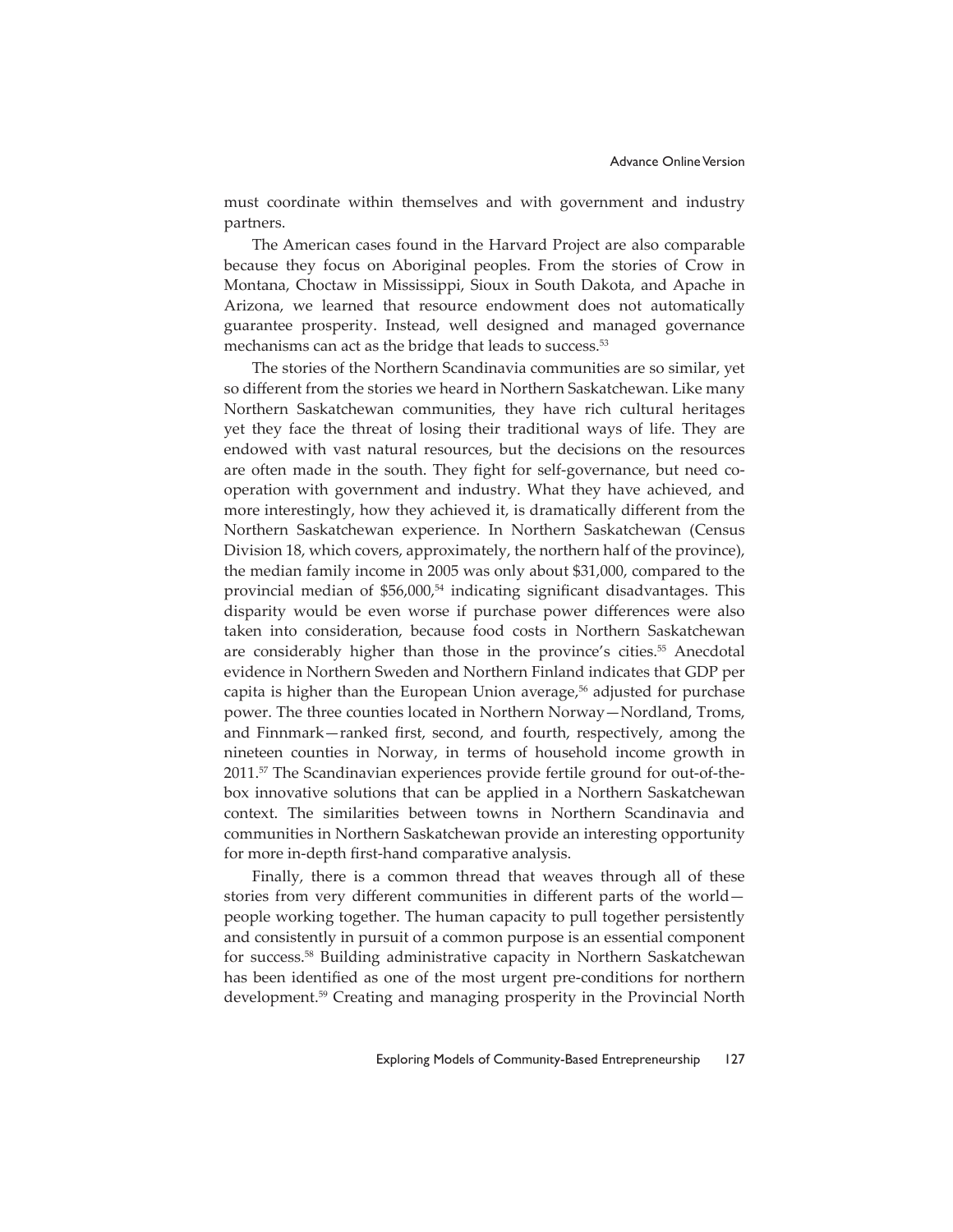will require effective governance systems and sustainable long-term strategies supported by the local Aboriginal communities and in partnership with federal, provincial, municipal, and Aboriginal governments. It requires people who have the right kind of skills and capacity to take advantage of the emerging economic opportunities and to manage the rapid social changes in Northern Saskatchewan communities.

# **Authors**

**David D. Zhang** is associate professor at the Edwards School of Business, University of Saskatchewan.

**Lee A. Swanson** is associate professor at the Edwards School of Business, University of Saskatchewan.

# **Notes**

- 1. Mining.com Editor, *Oilsands Quest Rockets after Saskatchewan Approves First Oil Sands Leases, July 15, 2011, accessed August 26, 2012, http://www.mining.com/* oilsands-quest-receives-saskatchewans-first-oil-sands-leases/.
- 2. Andrea Ledding and Sage Writter, "Hydro Dam a Possibility for Three Northern Communities," *Saskatchewan Sage* 14 (9), 2010, accessed August 26, 2012, http://www.ammsa.com/publications/saskatchewan-sage/ hydro-dam-possibility-three-northern-communities.
- 3. Gary N. Wilson and Greg Poelzer, "Still Forgotten? The Politics and Communities of the Provincial Norths," *The Northern Review* 25/26 (2005): 11–16.
- 4. Statistics Canada, "2006 Community Profiles," accessed August 28, 2012, http://www12.statcan.ca/census-recensement/2006/dp-pd/prof/92-91/details/ page.cfm?Lang=E&Geo1=CD&Code1=4718&Geo2=PR&Code2=47&Data= Count&SearchText=Division%20No.%2018&SearchType=Begins&SearchPR=0 1&B1=All&GeoLevel=PR&GeoCode=4718.
- 5. Aboriginal Affairs Working Group, *Aboriginal Economic Development* (Enterprise Region Program, 2011).
- 6. Mining.com Editor, *Oil Sands Quest Rockets*.
- 7. Kevin Hindle and Michele Lansdowne, "Brave Spirits on New Paths: Toward a Globally Relevant Paradigm of Indigenous Entrepreneurship Research," *The Journal of Small Business and Entrepreneurship* 18 (2, 2005): 131–141.
- 8. Robert B Anderson, Leo Paul Dana, and Teresa E Dana, "Indigenous Land Rights, Entrepreneurship, and Economic Development in Canada: 'Opting-in' to the Global Economy," *Journal of World Business* 41 (1, 2006): 45–55.
- 9. Kevin Hindle and Peter Moroz, "Indigenous Entrepreneurship as a Research Field: Developing a Definitional Framework from the Emerging Canon," *International Entrepreneurship and Management Journal* 6 (4, 2010): 357–385.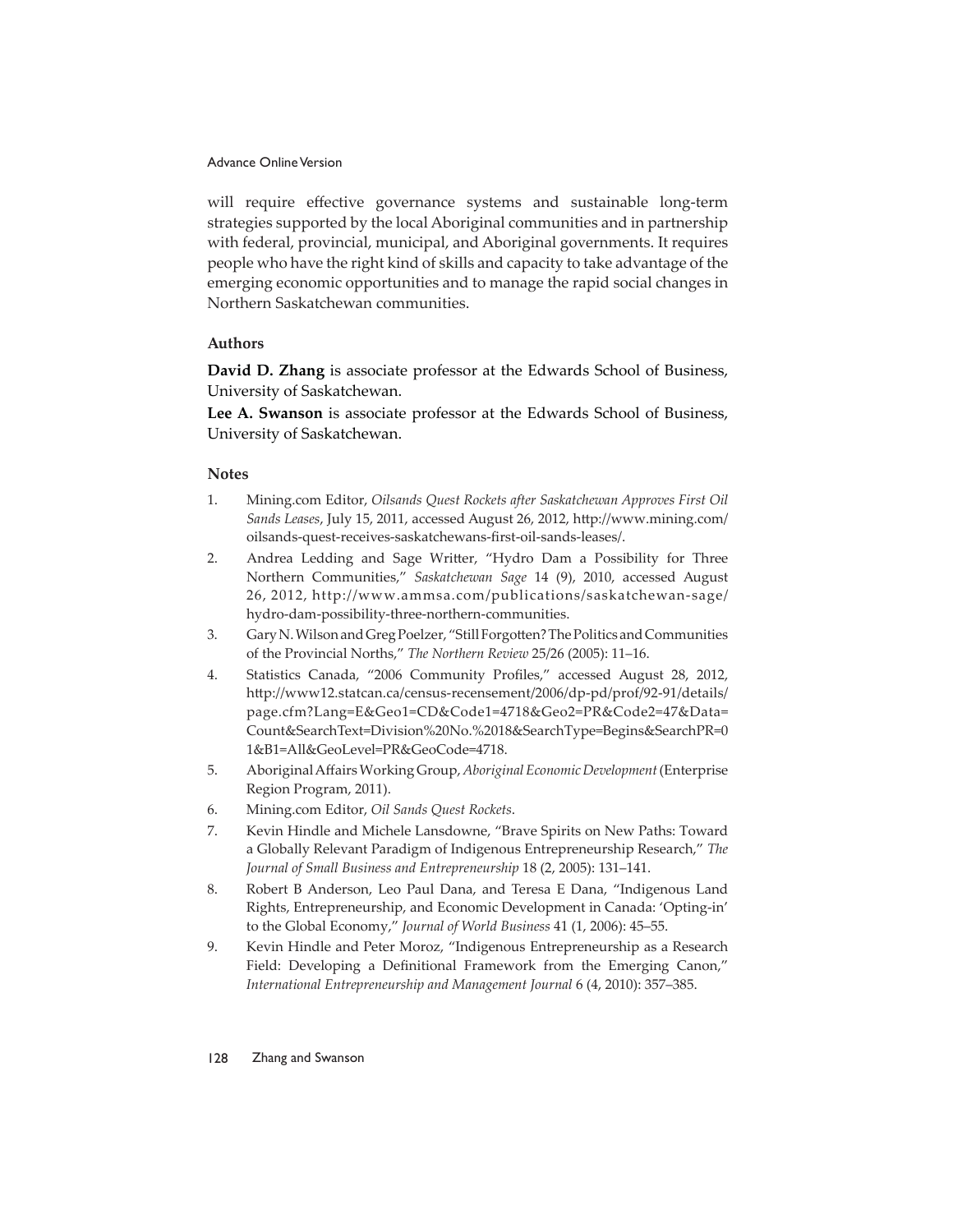- 10. John Loxley, *Aboriginal, Northern, and Community Economic Development: Papers and Retrospectives* (Winnipeg: Arbeiter Ring Publishing, 2010).
- 11. Statistics Canada, "Saskatchewan 2006 Community Profiles," 2006 Census, Catalogue no. 92-591-XWE (Statistics Canada, 2007).
- 12. Robert B Anderson, "Entrepreneurship and Aboriginal Canadians: A Case Study in Economic Development," *Journal of Developmental Entrepreneurship* 7 (1, 2002): 45–65; Robert B. Anderson, Bob Kayseas, Leo-Paul Dana, and Kevin Hindle, "Indigenous Land Claims and Economic Development: The Canadian Experience," *The American Indian Quarterly* 28 (3/4, 2004): 634–648; Ana Maria Peredo, Robert B. Anderson, Craig S Galbraith, Benson Honig, and Leo Paul Dana, "Towards a Theory of Indigenous Entrepreneurship," *International Journal of Entrepreneurship and Small Business, 1*(1/2, 2004):1–20.
- 13. Miriam Jorgensen, *Rebuilding Native Nations: Strategies for Governance and Development* (Tucsun, Arizona: University of Arizona Press, 2007); The Harvard Project on American Indian Economic Development, *The State of the Native Nations: Conditions under U.S. Policies of Self-Determination* (Oxford: Oxford University Press, 2007).
- 14. Ben Heraghty, "The Menominee Community Centre of Chicago: Creating an Innovative Partnership Between Urban and Reservation Communities," in *Excellence in Tribal Governance: An Honoring Nations Case Study* (Harvard University, 2005); Kerry R. Venegas, "The Two-Plus-Two-Plus-Two Prgram: Building an Educational Bridge to the Future for the Youth of the Hopi Tribe from High School to College and Beyond," in *Excellence in Tribal Governance: An Honoring Nations Case Study* (Harvard University, 2006).
- 15. Stephen Cornell and Joseph P. Kalt, "Sovereignty and Nation-Building: The Development Challenge in Indian country Today," *American Indian Culture and Research Journal* 22 (3, 1998): 187–214; Stephen Cornell and Joseph P. Kalt, "Where's the Glue? Institutional and Cultural Foundations of American Indian Economic Development," *The Journal of Socio-Economics* 29(2000): 443–470.
- 16. Peredo et al., "Towards a Theory of Indigenous Entrepreneurship."
- 17. George Jerry Sefa Dei, Budd Hall, and Dorothy Goldin Rosenberg, "Introduction," in *Indigenous Knowledges in Global Contexts: Multiple Readings of Our World,* ed. G.J.S. Dei, B.L. Hall, and D.G. Rosenberg (Toronto: University of Toronto Press, 2000): 3–17.
- 18. Arend Lijphart, "The Comparable-Cases Strategy in Comparative Research," *Comparative Political Studies* 8(2, 1975): 158–177.
- 19. Bent Flyvbjerg, "Five Misunderstandings About Case-Study Research," *Qualitative Inquiry* 12 (2, 2006): 420–433.
- 20. Jodie Asselin and John Parkins, "Comparative Case Study as Social Impact Assessment: Possibilities and Limitations for Anticipating Social Change in the Far North," *Social Indicator Research* 94 (2009): 483–497.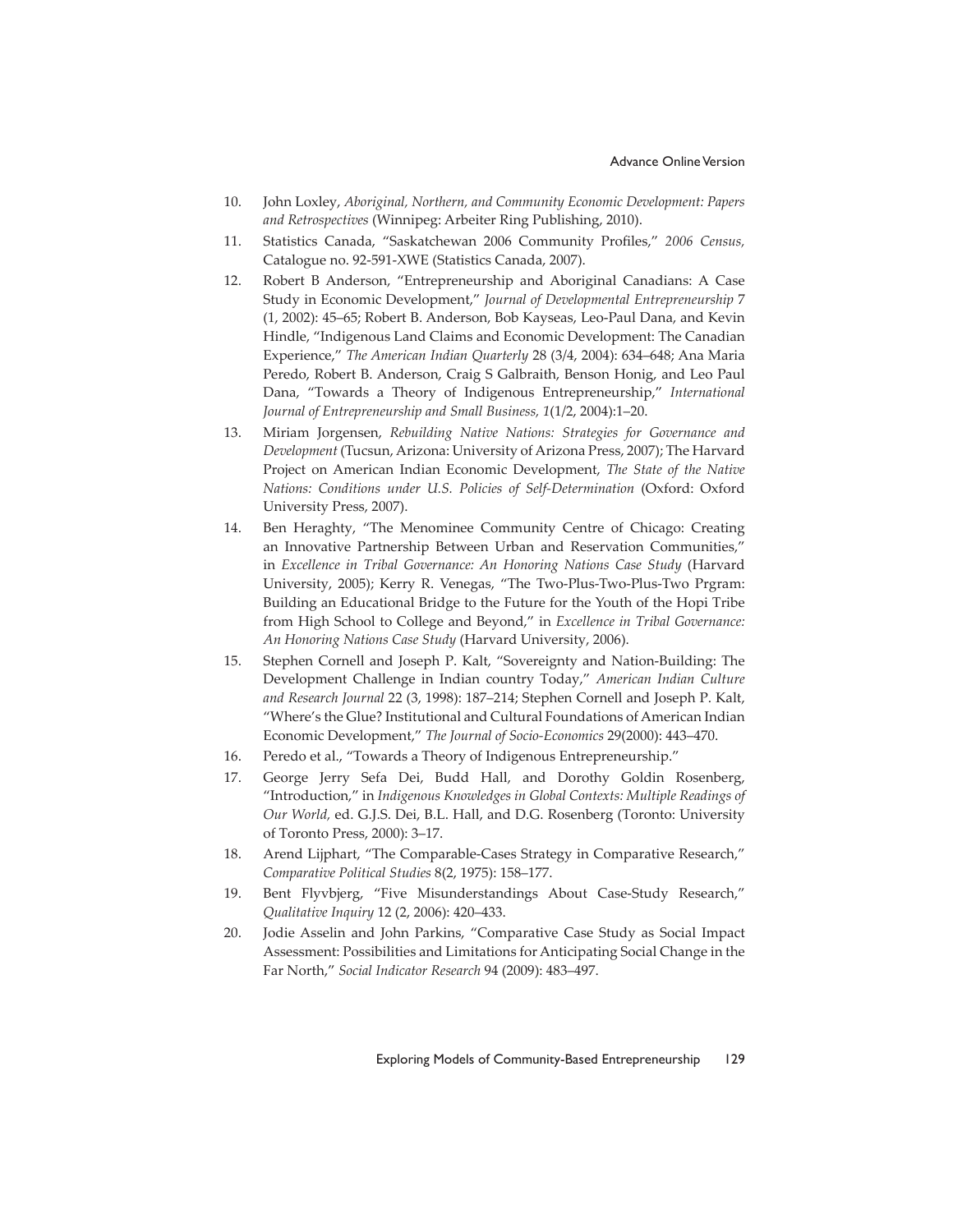- 21. Leo Paul Dana, Teresa E Dana, and Robert B Anderson, "A Theory-Based Empirical Study of Entrepreneurship in Iqaluit, Nunavut," *The Journal of Small Business and Entrepreneurship 18*(2, 2005): 143–152.
- 22. Kevin Hindle and Peter Moroz, "Indigenous Entrepreneurship as a Research Field: Developing a Definitional Framework From the Emerging Canon," *International Entrepreneurship and Management Journal 6*(4, 2010): 357–385.
- 23. Ted Williams, *Journey to Economic Independence: B.C. First Nations' Perspectives* (British Columbia Ministry of Economic Development and First Nations Leadership Council: 2009).
- 24. Dana, Dana, and Anderson, "Entrepreneurship in Iqaluit," 2005.
- 25. Richard Missens, Leo Paul Dana, and Robert Anderson, "Aboriginal Partnerships in Canada: Focus on the Diavik Diamond Mine," *Journal of Enterprising Communities: People and Places in the Global Economy* 1(1, 2007): 54–76.
- 26. Diavik, *Diavik Diamonds Project: Socio-Economic Monitoring Agreement* (Diavik Diamond Mines Inc., Government of Northwest Territories, Aboriginal Signatories and Parties, 1999).
- 27. Diavik, *Diavik Diamond Mine: Socio-Economic Monitoring Report for Operations January to December 2003* (Diavik, 2003).
- 28. Diavik, *Diavik Diamond Mine: Socio-Economic Monitoring Report for Operations January to December 2004* (Diavik, 2004).
- 29. Stephen Cornell and Joseph Kalt, "Sovereignty and nation-building."; Stephen Cornell and Joseph Kalt, "Where's the glue?"
- 30. Stephen Cornell and Joseph Kalt, "Where Does Economic Development Really Come From? Constitutional Rule Among the Contemporary Sioux and Apache," *Economic Enquiry* 33 (3, 1993): 402–426.
- 31. Real Bird, "In Search of Peace and Prosperity: The Crow Tribal Struggle for Economic Sovereignty," *Project Report, Harvard Project on American Indian Economic Development* (Harvard, 1988).
- 32. Stephen Cornell and Joseph Kalt, "Pathways From Poverty: Economic Development and Institution Building on American Indian Reservations," *American Indian Culture and Research Journal* 14 (1990).
- 33. Cornell and Kalt, "Where is the Glue?"
- 34. Center for Community Economic Development, *The Economic Impact of the Mississippi Band of Choctaw Indians and Their Affi liated Enterprises on the State of Mississippi* (University of Southern Mississippi, 1999).
- 35. Miriam Jorgensen, *Rebuilding Native Nations: Strategies for Governance and Development* (Tucsun, Arizona: University of Arizona Press, 2007).
- 36. Cornell and Kalt, "Where is the Glue?"
- 37. Cornell and Kalt, "Where is the Glue?"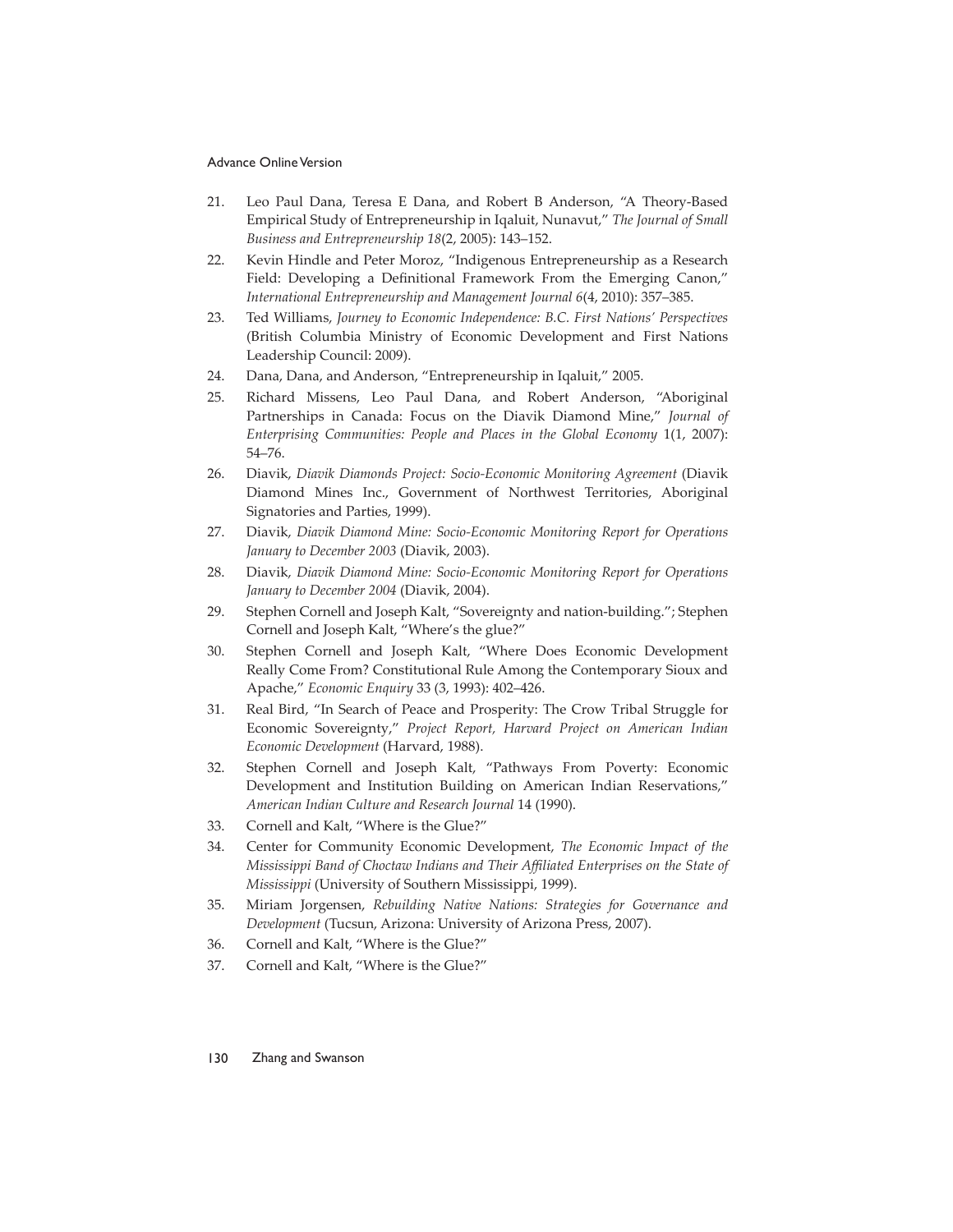- 38. Margaret A Peteraf, "The Cornerstones of Competitive Advantage A Resource-Based View," *Strategic Management Journal* 14 (3, 1993): 179–191; Jay Barney, "Firm Resources and Sustained Competitive Advantage," *Journal of Management* 17 (1, 1991): 99–120.
- 39. Saskatchewan Ministry of Energy and Resources, Mineral Resource Map of Saskatchewan, 2008 Edition, accessed August 26, 2012, http://www.reginaroc. com/\_fi les/sask-mineral-map.
- 40. Edith Penrose, *The Theory of the Growth of the Firm* (Now York: John Wiley, 1959).
- 41. David Ketchen, Tomas Hult, and Stanley Slater, "Toward Greater Understanding of Market Orientation and the Resource-Based View," *Strategic Management Journal* (28, 2007): 961–964.
- 42. Ted Williams, *Journey to Economic Independence*.
- 43. Robert B. Anderson, Leo Paul Dana, and Teresa E Dana, "Indigenous Land Rights, Entrepreneurship, and Economic Development in Canada: 'Opting-In' to the Global Economy," *Journal of World Business 41*(1, 2006): 45–55.
- 44. Parallel to the historical terms used in Canada referring to the Aboriginal peoples and their ancestry lands, the terms Lapland and Laplanders were widely used in reference to the region and people. They sometimes can be interpreted as derogative, however, by the aboriginal people. Today, the people are referred to as Sami, and the region is referred to as Sápmi. Lapland is the name of the northern province of Finland.
- 45. Karl Benediktsson and Leena Suopajärvi, "Industrious Cultures? The Uneasy Relationship Between an Industrial Order and a 'Second Modernity'," in *Place Reinvention in the North - Dynamics and Governance Perspectives*, ed. T. Nyseth & B. Granas (Stockholm, Sweden: Nordregio, 2007).
- 46. Leena Suopajärvi and Arvid Viken, "Politicized Places," in *Place Reinvention in the North - Dynamics and Governance Perspectives*, ed. T. Nyseth & B. Granas (Stockholm, Sweden: NORDGIO, 2007).
- 47. Seppo Aho, "Control Over Resources in Place Reinvention: Kemijarvi in Faraway Lapland," in *Place Reinvention in the North - Dynamics and Governance Perspectives*, ed. T. Nyseth & B. Granas (Stockholm, Sweden: NORDGIO, 2007); Karl Benediktsson and Seppo Aho, "Concrete Messages - Material Expressions of Place Reinvention," in *Place Reinvention in the North - Dynamics and Governance Perspectives*, ed. T. Nyseth & B. Granas (Stockholm, Sweden: NORDGIO, 2007).
- 48. Magnfriður Júliusdóttir and Yvonne Gunnarsdotter, "Culture, Culture Economy and Gender in Process of Place Reinvention," in *Place Reinvention in the North - Dynamics and Governance Perspectives*, ed. T. Nyseth & B. Granas (Stockholm, Sweden: NORDGIO, 2007).
- 49. Suopajärvi and Viken, "Politicized Places."
- 50. Benediktsson and Suopajärvi, "Industrious cultures?"
- 51. Júliusdóttir and Gunnarsdotter, "Culture, Culture Economy and Gender"; Benediktsson and Aho, "Concrete Messages."